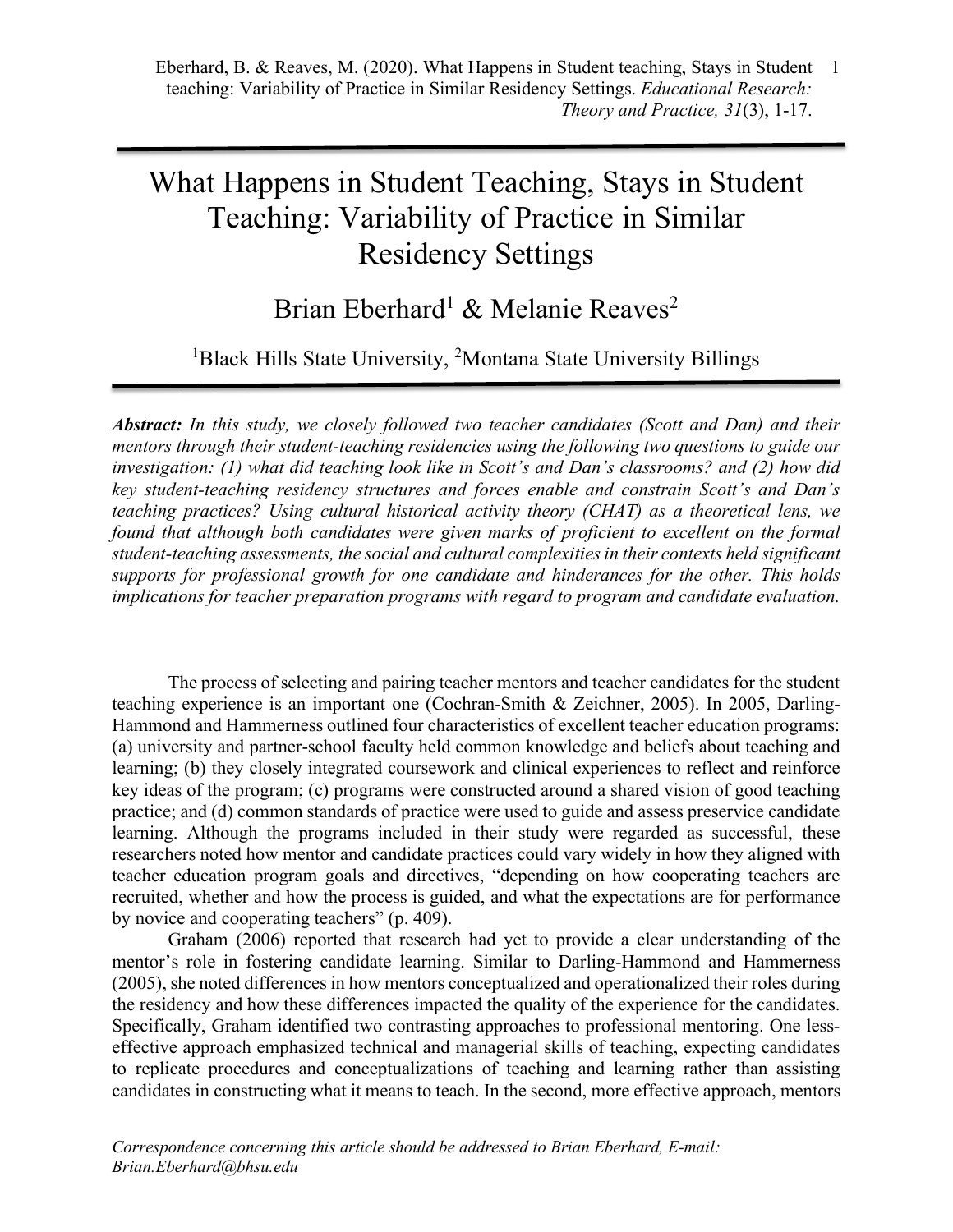were seen as providing support by guiding candidate learning in a more recursive than linear fashion. Mentors using the second approach expected candidates to possess strong content knowledge; they also saw the residency experience as a time for candidates to view and experiment with content and pedagogy in different ways to improve their teaching skills.

Acknowledging the potential for variability and conflict, Smith (2010) called for a clearer construct of the student-teaching experience. Reconstructing the candidate residency as a place where variability of experience and its resulting conflicts are to be expected, planned for, and learned from offers possibilities for improving candidate learning. To this end, identifying and understanding key factors shaping how mentors and candidates collectively conceptualize and operationalize teaching and learning are beneficial to residency participants.

Today, the Council for the Accreditation of Educator Preparation (CAEP) requires teacher educators to collect valid and reliable data from student-teaching fields of practice to monitor and improve the quality of clinical experiences. The data currently collected, such as formal evaluations of candidate performance from mentors and university supervisors, candidate evaluations of mentor performance, and value-added measurement systems can be important toward providing some indication of a candidate's level of performance. However, there is much more that takes place in the day-to-day experiences that can reveal a much richer understanding of the quality of each placement and determination of what candidates learn, why they learn, and how they learn.

The purpose of this multicase study was to examine sociological factors impacting the developing teaching practices of two candidates, Scott and Dan (pseudonyms), whose studentteaching placements shared several important characteristics. Research questions guiding this study were: (1) what did teaching look like in Scott's and Dan's classrooms? and (2) how did key residency structures and forces enable and constrain Scott's and Dan's teaching practices? In this study, structure was defined as the recurrent patterned social arrangements in a field of practice which emerge from or shape the actions of individuals. Forces involved the persons, groups, and institutions enabling or constraining developing knowledge, skills, and teaching practices. Systematically identifying such factors shaping candidate classroom practices may provide teacher educators with important insights for program evaluation.

#### **THEORETICAL FRAMEWORK**

#### **CULTURAL HISTORICAL ACTIVITY THEORY**

To reveal more this complex process, we used cultural historical activity theory (CHAT) to map and analyze the constellation of operations, actions, and activities taking place in candidates' classrooms during their 16-week residencies. CHAT offers researchers a framework for evaluating sociological structures and forces impacting human activity and learning in complex, real-world work environments, or "activity systems" (Yamagata-Lynch, 2010). The foundational premises of CHAT were based on three intertwined concepts: (a) Marxist notions of material production and historical change, (b) Vygotsky's (1978) emphasis on individual intermental processing initiated through external mediated activity involving subjects, objects, and tools, and (c) Leontiev's (2009) focus on the mediating role of human collectives. These theorists offered concepts of human development in contrast to a Cartesian dualism that separated individual psychological processes and development from activity and learning in a social world (Stetsenko, 2005).

2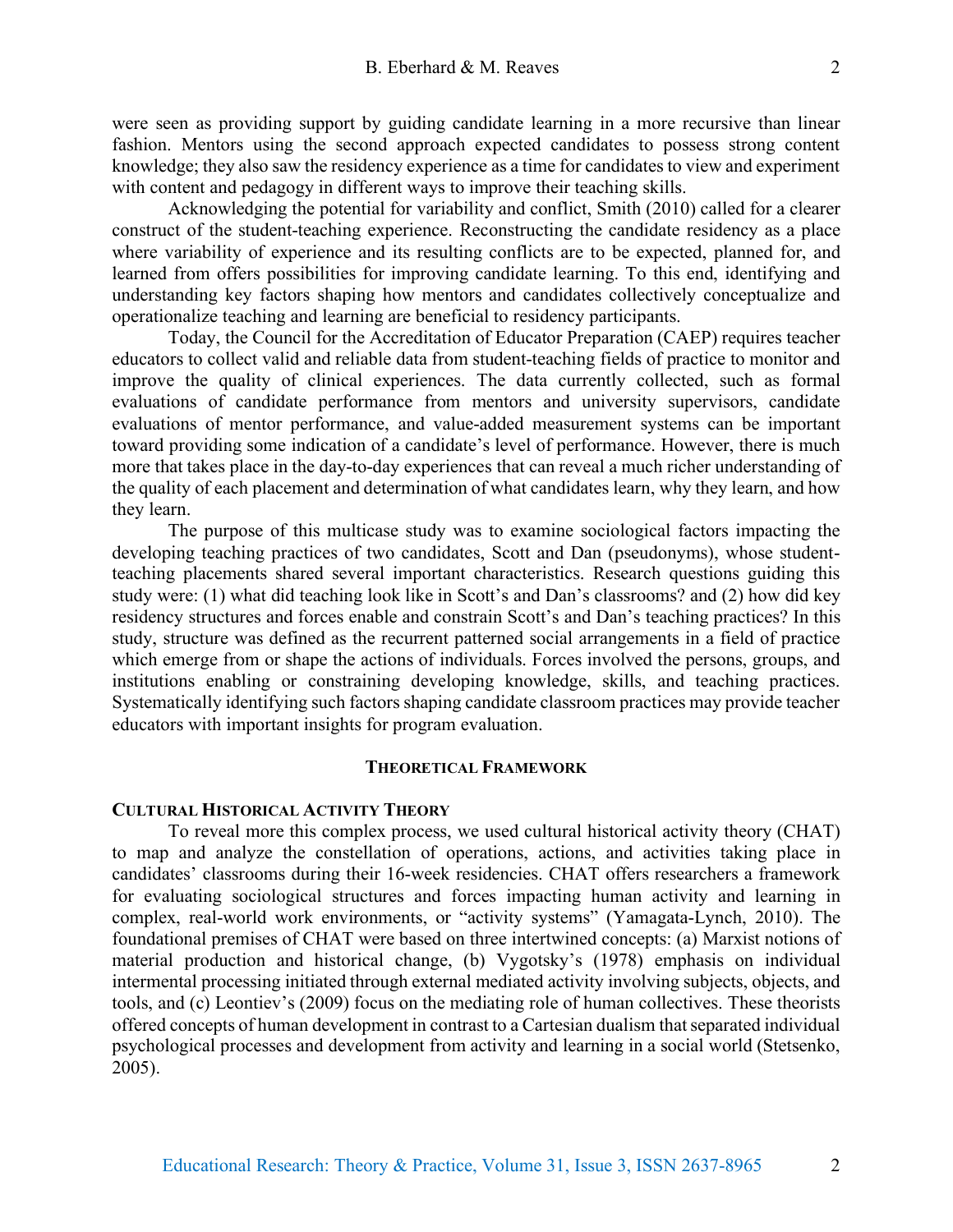Expanding on Vygotsky's and Leontiev's ideas, Engestrom (2008) articulated a more complex diagrammatic model of the integrated and interactive nature of six constitutive entities comprising an activity system: *subject, object, tools, community, rules,* and *division of labor* (see Figure 1). Briefly, the subject is comprised of individuals or groups of individuals involved in a specific activity. The object represents the motive or desired outcome for activity (may be different for different subjects). Tools include physical and symbolic resources available to subjects acting within the system. Rules consist of formal and informal regulations affecting how activity takes place. Community encompasses the ways in which a social group engages in activity. The sixth entity, division of labor, refers to the vertical and horizontal delineation of shared tasks within an activity system (Yamagata-Lynch, 2010, p. 3).



*Figure 1.* Activity System (adapted from Engestrom, 2009).

This third generation of activity theory, or CHAT, provides a conceptual tool for identifying and contextualizing human activity and development occurring in single and interlinking systems of activity, such as those encountered by candidates in student-teaching residencies. By centralizing the focus on human development as a contextually-situated phenomenon occurring within and across activity systems, CHAT and activity systems analysis offer a framework and process for evaluating sociological factors impacting subjects of learning (Engestrom, 2009).

#### **METHOD**

We designed this inquiry as a qualitative multicase study. As outlined by Yin (2003) and Merriam (2009), case-study research is an appropriate approach when researchers seek to understand relationships between phenomena, variables, and context, especially when variables are impossible to separate from context. It has been used extensively in educational research to evaluate and recommend improvements to field programs, processes, and practices. In this study, our case is the student-teaching activity system; the phenomenon of focus is the training of teacher candidates; the context includes the institutions in which teacher candidates, mentor teachers, and university supervisors worked; and targeted variables are the components of an activity system as outlined by CHAT (Engestrom, 2009). Rather than attempting to predict causal relationships between observed behavior and isolated variables or aiming to generalize results across multiple contexts, case-study research is valuable for expanding and generalizing theories as well as for understanding particulars about a case or cases and transferring deep, personal knowledge about a situation to similar situations (Merriam, 2009). Therefore, our choice was informed by the characteristics and outcomes of case studies, such as they are particularistic, descriptive, and

3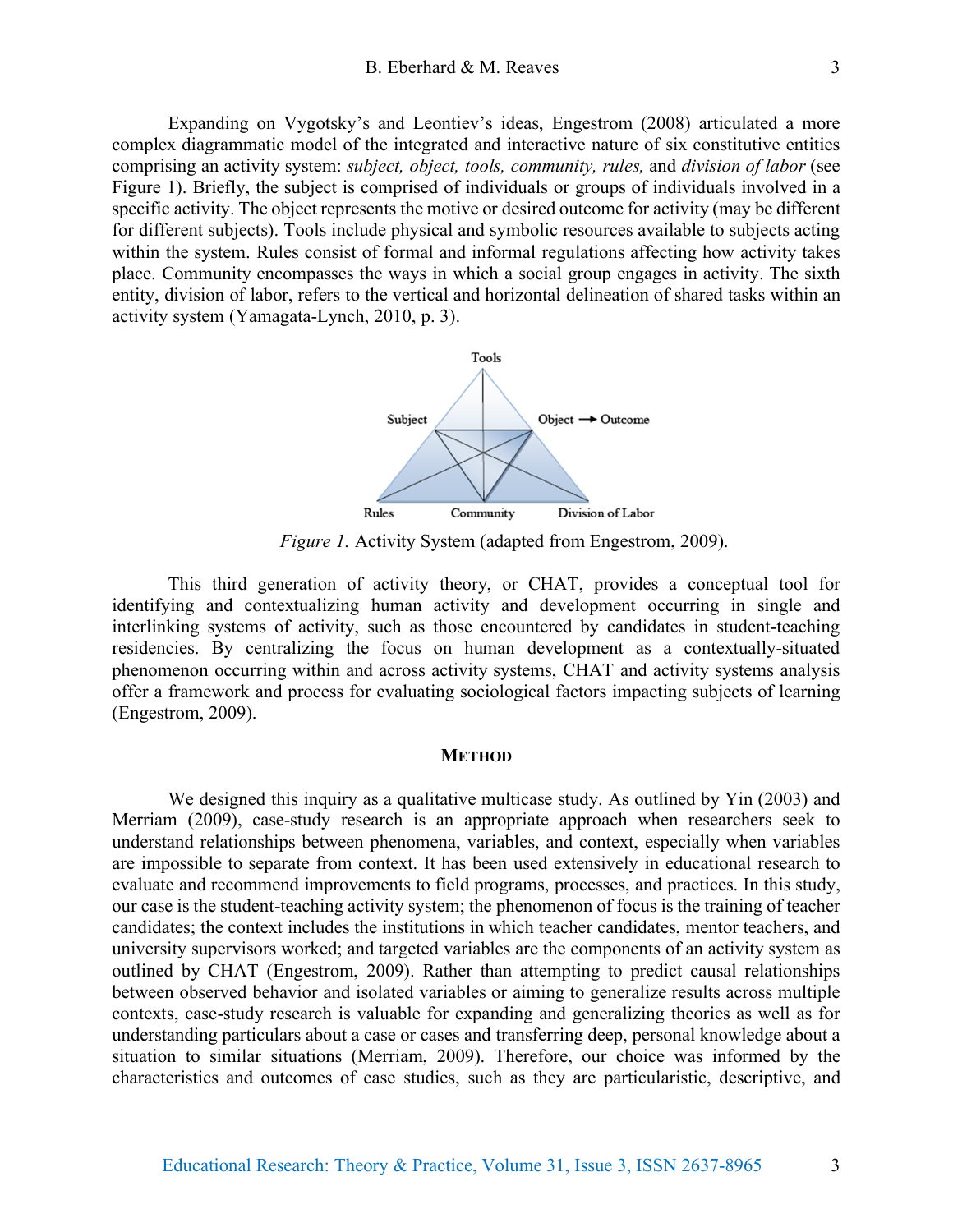heuristic, and thus provide opportunities for deep, holistic accounts of complex, real-world situations (Merriam, 2009).

In addition to the general design, we also included measures to ensure a trustworthy, credible, and reliable account. This included an eight-month prolonged engagement in data collection and analysis; purposeful collection of and rationale for multiple sources of data (described more in-depth below); triangulation of data—interviews, member-checks, observations, field notes, analytic memos, collection of artifacts, use of participants' voices in the presentation of findings; data analysis that included a search for discrepant evidence and negative cases; and researcher reflexivity (Merriam, 2009).

### **DATA COLLECTION AND ANALYSIS**

We collected data in the form of field notes of observations of Scott's and Dan's classroom teaching practices; artifacts, including curriculum guides, curriculum documents, and lesson materials; the conceptual framework from the participating teacher-education university; the university's teacher-education handbook; Scott's and Dan's midterm and final teaching observations; and post student-teaching interviews with Scott, Dan, and their respective mentors. Brian visited each candidate on 10 separate occasions and conducted formal teaching observations on eight of those visits, totaling nearly 600 minutes of instruction for each participant (roughly 75 minutes of instruction per lesson). Throughout the semester he also kept a journal to record notes from the field and reflections of observations, discussions with study participants, and analysis of artifacts. We centralized eight classroom teaching observations for each candidate, classroom artifacts and materials, and post-residency interviews with Scott, Dan, and their mentors for analysis and drew upon other data for providing a richer context for the study.

Our data analysis followed a naturalistic mode of inquiry, utilized the constant comparative method found in grounded theory with three coding stages: open coding, axial coding, and selective coding (Yamagata-Lynch, 2010; Strauss & Corbin, 1990; Strauss, 1987). Major coding categories included: conceptualization and construction of the student-learning object; construction and use of instructional tools and supports for learning; rules, norms, and procedures for lesson planning and classroom learning activities; characteristics and dynamics of the teaching and learning community; and approaches to dividing labor for lesson planning and classroom teaching and learning.

In the final data analysis step, we built upon the emerging themes of teacher-centered and student-centered pedagogies. We used observational data analysis and coded data from candidate and mentor interviews to map onto the six activity system elements. We then used properties and dimensions for each activity system element to differentiate between lesson planning and teaching and learning activities reflecting a more teacher-centered transmission of knowledge paradigm or a more student-centered construction of knowledge paradigm. Table 2 presents a summary of these coding categories.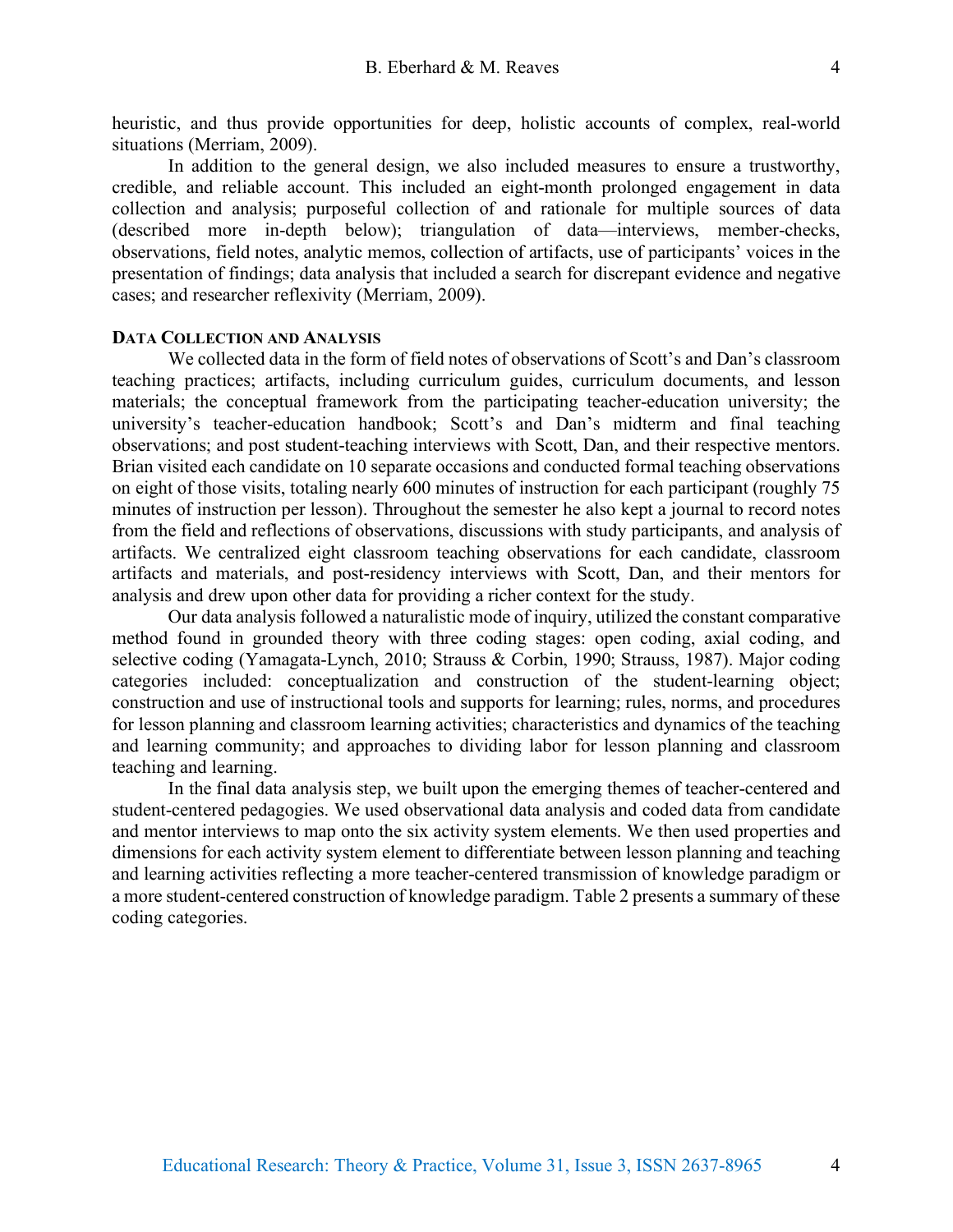| Major Code        | Teacher-Centered Paradigm          | Student-Centered Paradigm          |
|-------------------|------------------------------------|------------------------------------|
| Object            | Knowledge as something transmitted | Knowledge as something constructed |
| Tools             | Separate and static                | Intertwined and varied             |
| Rules             | Inflexible                         | Flexible                           |
| Community         | Individualistic                    | Participatory                      |
| Division of Labor | Hierarchical                       | Reciprocal                         |

Table 2 *Coding Key for Observation and Interview Data Analysis*

## **CONTEXT OF THE INVESTIGATION**

## **SELECTION OF PARTICIPANTS AND RESIDENCY SETTINGS**

An initial convenience sample of potential participants included a cohort of 25 secondary social science teacher candidates. These candidates had just completed Brian's social studies methods course, and Brian was assigned as their university supervisor during the upcoming residency semester. In this way, Brian's role in this study was that of a full participant/researcher, giving him an inside view of the cases in focus (Merriam, 2009); Melanie's role was situated as an outside observer and analytic collaborator. After analyzing residency placement information, two secondary teacher candidates teaching U. S. History classes from the same school district were purposively selected for the multicase study. This decision was guided by three important factors for case-study research as outlined by Merriam (2009). First, homogenous sampling may be used to examine human cases that share common characteristics or conditions and compare cases in one or across multiple contexts (Merriam, 2009, p. 49). Scott and Dan shared several similarities that supported such sampling. For example, Scott and Dan were white males of nearly the same age and were closely matched in other important characteristics, such as ACT Composite Score, GPA, and their grades in the Social Studies Methods II course. They also shared the following characteristics and beliefs:

- Undergraduates in the same teacher-education program
- Valued constructivist approaches
- Taught the same content courses in the same school district (at different schools)
- Followed the same curriculum requirements
- Espoused interest in fostering critical thinking in their students
- Declared a disagreement with pedagogical approaches to history in which students just memorized facts about events, ideas, and people
- Valued the use of historical primary documents to critique secondary sources
- Desired to teach using a variety of pedagogical approaches beyond lecture
- Looked forward to working collaboratively with mentor teachers
- Showed enthusiasm for designing their own lessons

In addition, mentors for each of the candidates were similar in background and experience: both were white males, had significant social studies teaching experience at their respective high schools, and had prior experience mentoring candidates from their university partner. These commonalities presented an opportunity for our research to focus more pointedly on how and why the collective work of mentor-candidate dyads varied and thus impacted candidate classroom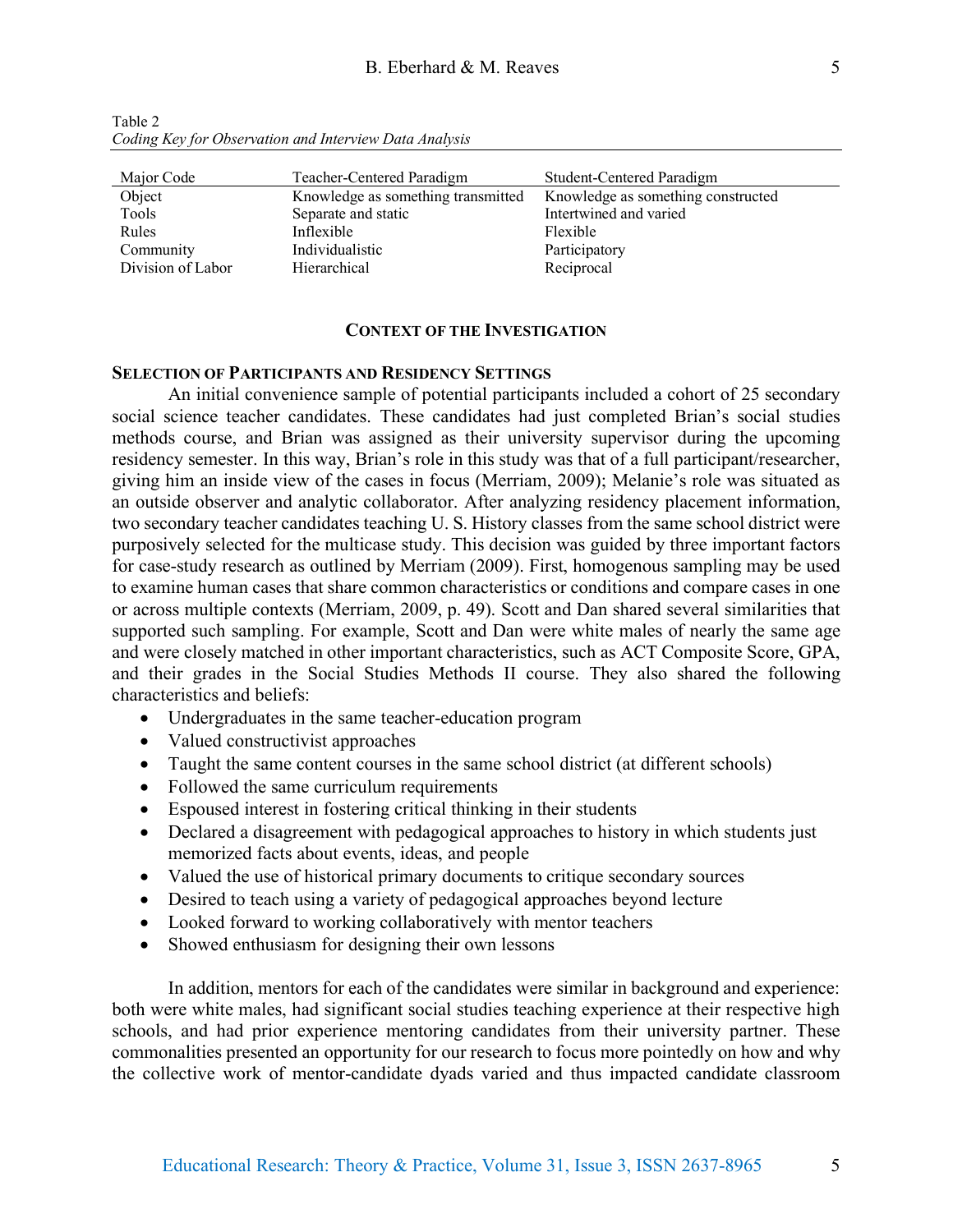practices and learning opportunities. As a matter of note, all district and school names are pseudonyms for confidentiality purposes.

Second, in contrast to the similarities, Brian's initial interviews and observations of Scott and Dan in the field revealed interesting patterns of differences, which as Merriam (2009) suggested, makes for a more compelling interpretation. Finally, in harmony with how Merriam (2009) described the nature of qualitative research, we aimed to interpret and understand candidate experiences and the meanings attributed to those experiences. Thus, one challenge for qualitative researchers in general, and CHAT researchers specifically, involves the need to spend a significant amount of time in the setting under study to collect data and to develop an intimate understanding of participants, actions, and contexts. In this study, the districts hosting the initial 25 teacher candidates were 50-200 miles apart. Therefore, selecting Scott and Dan enabled Brian to conduct the necessary observations and to collect the in-depth data demanded by qualitative case-study analysis.

Scott and Dan were placed in different high schools of the Emerson School District (ESD), a district located in a city of roughly 50,000 residents in the Rocky Mountain region. The district served over 13,400 students in grades K-12 and encompassed 34 school sites. The graduation rate at ESD was 72%. Students, as identified by ethnicity, included 91.25% who identified as White, 18.52% Hispanic, 4.56% Black, 2.77% American Indian or Alaskan Native, 1.89% Asian, 1.36% Native Hawaiian or Pacific Islander, and 2.88% two or more Races. Over 40% of students qualified for free or reduced-priced meals. The two participating high schools included grades 9-12, with Washington High School (WHS) serving over 1,300 students, and Lincoln High School (LHS) serving over 1,000 students. Average ACT scores for the schools were 20.7 and 21.4 respectively. These schools were important partners for the university teacher-education program, which placed many teacher candidates at both Washington and Lincoln High Schools over the past several decades.

A couple of years before this study, Emerson School District began to develop a uniform history (World and U.S. History) and U.S. government curriculum, known as Essential Curriculum (EC), to be used by all of its high school social studies teachers. Through course-level meetings with teachers and administrators, pacing and curriculum guides and assessments were created to align instruction and assessment across the district, to assist teachers with planning, instruction, and assessment, and to gather data towards further assisting teachers and administrators in evaluating and improving instruction. Two key EC documents required for use by U.S. History teachers were curriculum maps (in the form of unit-plan outlines) and end-of-unit assessments (selected-response, short-answer, and essay-question exams). History teachers were free to craft their own lesson plans and formative assessments but were required to follow district curriculum maps and administer district unit assessments for each of ten units of study.

#### **FINDINGS**

As a reminder, the two questions we asked were: (1) what did teaching look like in Scott's and Dan's classrooms? and (2) how did key student-teaching residency structures and forces enable and constrain Scott's and Dan's teaching practices? We found Scott's and Dan's emergent forms of practice were uniquely influenced by three key shared structures and forces present in their respective student-teaching contexts. First, mentor and candidate interpretations and uses of EC guidelines and requirements(tools and rules) differed within the two student-teaching contexts, impacting planning, instruction, and assessment decisions and actions. Second, the ways in which

6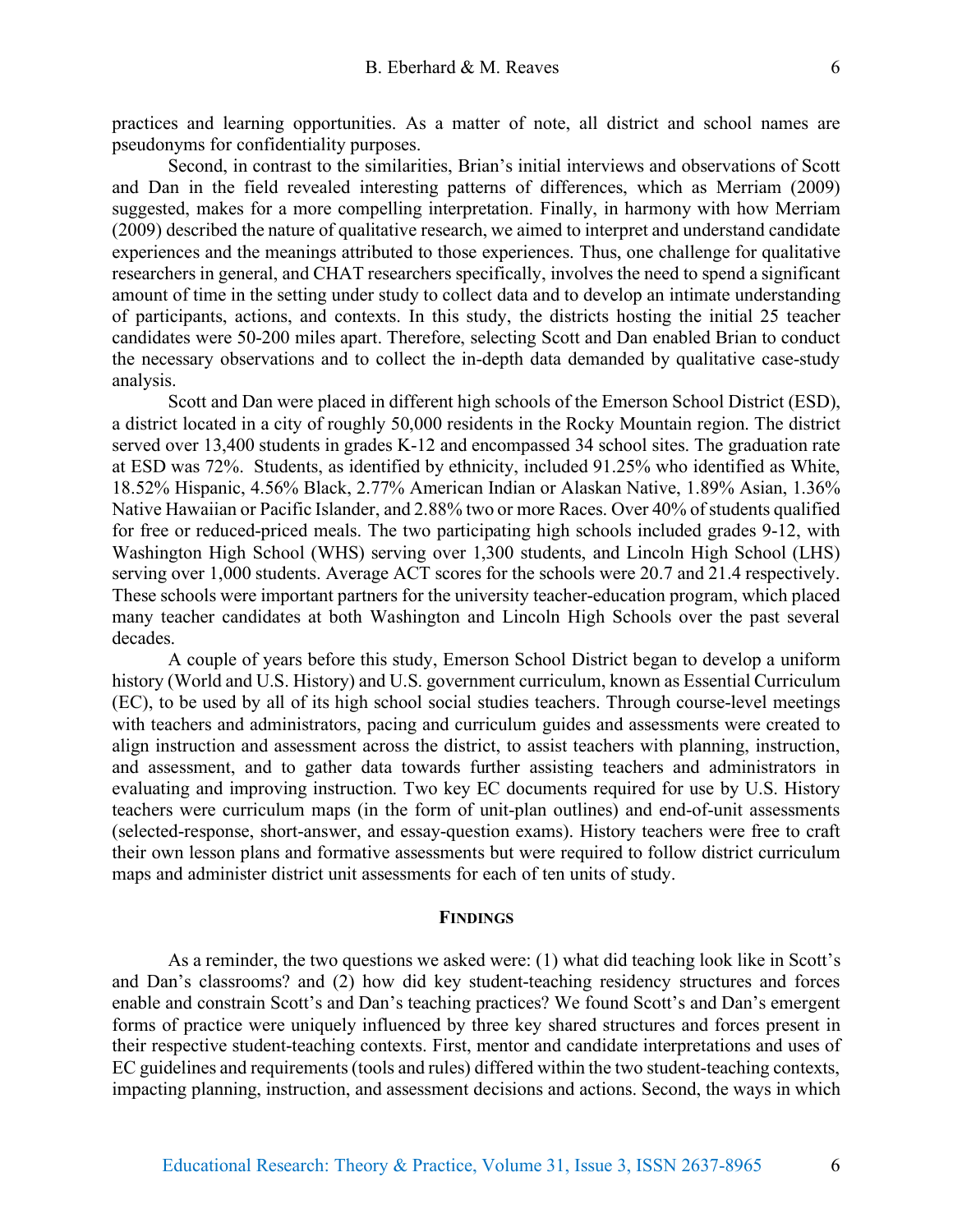mentors and candidates divided labor for lesson planning, delivering instruction, and assessing student performance impacted the construction and use of tools for teaching and learning, interactions between candidates and their mentors, and the learning opportunities afforded to candidates, both inside and outside of their classrooms. Third, mentor interpretations of effective candidate performance along with informal and formal evaluations of candidate performance (tools and rules) impacted candidates' views and actions associated with planning, instruction, and assessment. We describe these three key shared structures and forces more in-depth in the individual case descriptions that follow. Each case will begin with a description of observed classroom practice as it relates to the activity systems teaching paradigms followed by a synopsis of the structures and forces impacting practice drawn from analysis of interview data.

# **SCOTT: A TEACHER-CENTERED APPROACH**

**TEACHING AND LEARNING PRACTICES.** Scott's practices largely followed the teachercentered paradigm. His actions defined the teacher's role as information provider while characterizing his students' roles as information receivers. For Scott, the object of activity was strongly tied to transmitting didactic understandings of content knowledge from teacher to students, from video to students, or from written text to students. For example, in relation to Bloom's (1956) taxonomy for the cognitive domain, only 17 out of the 104 questions (16%) posed by Scott to his students during lesson activities (oral and written questions) targeted students' content knowledge or comprehension and required them to apply, analyze, evaluate, or synthesize information (higher-order thinking linked with critical thinking). Also of note, five of the 17 questions he posed were included in a district-required common assessment completed by students, and six were created by Scott for a university-required assessment, meaning that in reality, he only designed 12 out of the 104 questions (12%) to direct his students toward critical thinking.

Scott also employed limited, separate, and static tools to support student learning, and he did not make explicit connections to targeted content and/or skills across lesson exercises, creating a separation between targeted content information and the use of tools and instructional approaches to support student learning. For example, much of Scott's instruction involved extended lecture combined with worksheet exercises following the lecture. For these activities, Scott provided partial lecture notes for students to fill in missing key names, terms, and events to complete the notes. After the lecture, students used textbooks to respond to roughly a dozen true/false questions (R/W activity) that were loosely related to the preceding lecture. If students believed an answer to be false, they would write a sentence to support their response.

The teacher/student learning community in Scott's classroom was largely individualistic and exhibited a hierarchical division of labor incorporating inflexible formal and informal rules for participation. The low level of dialogue between and among teacher and students along with the absence of communal sense-making activities fostered a focus on the role of the individual student versus collective meaning-making. For example, his questions focused mostly at the knowledge or comprehension levels and offered few probing, clarifying, or follow-up questions to student responses. During worksheet tasks such as the true/false worksheet activities noted above, students were asked to work independently. When students were allowed to work in pairs, their collaboration typically involved sharing answers to worksheet questions.

Finally, Scott typically integrated one or two distinct lesson activities during each lesson. Excluding a five-minute quiz and 12-minute demonstration, each activity ranged from 30 to 88 minutes in length, resulting in extended periods of time where students listened to Scott deliver content or worked individually on teacher-provided worksheets. For example, three of Scott's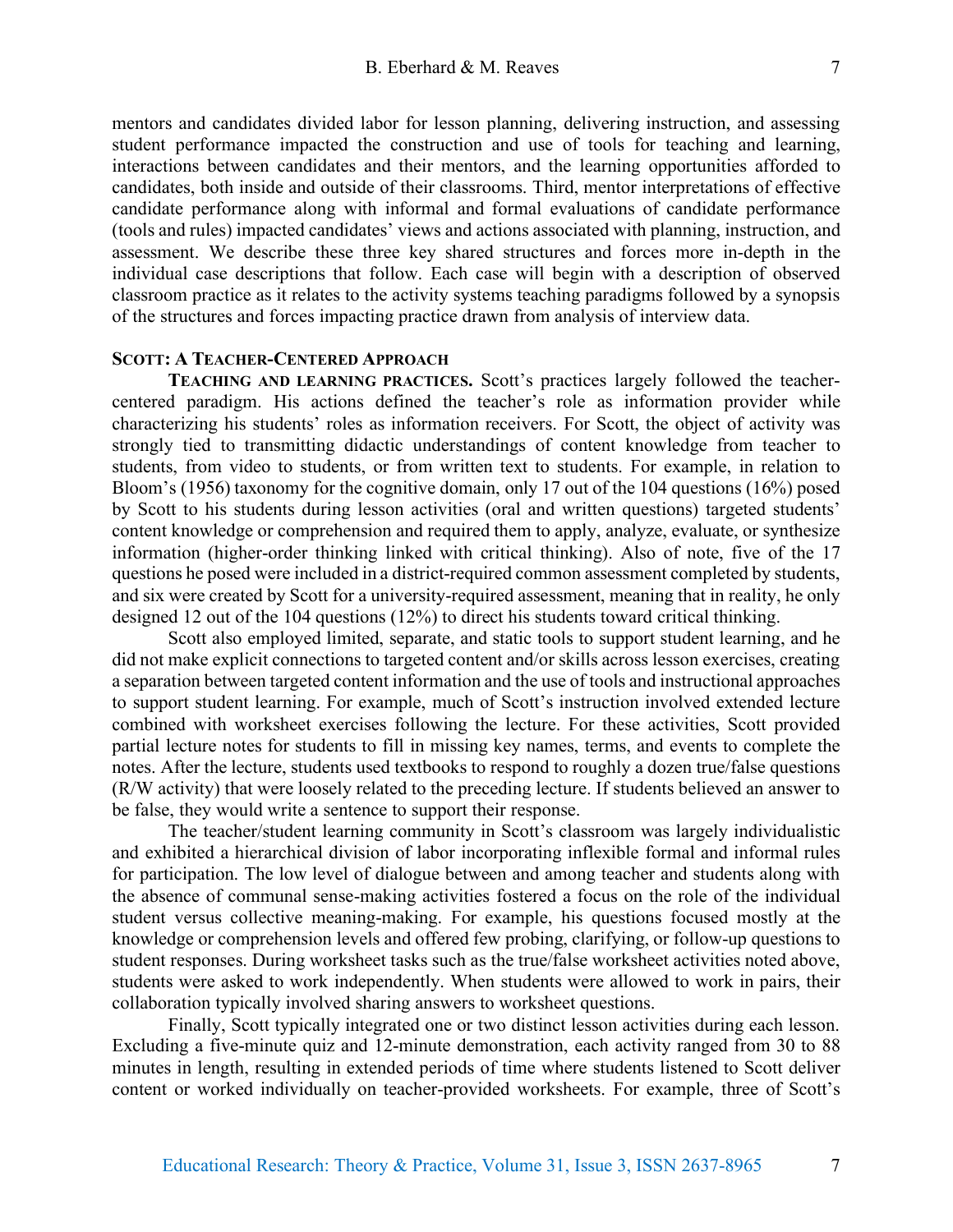observed lessons involved one speaking/listening-based activity along with one reading/writingbased activity (such as the lecture and worksheet activities described above), three lessons involved a single worksheet-based activity for the entire period, and one lesson involved one speaking/listening-based activity for the entire period. Over the course of the semester, Scott's actions became operationalized into a routine of using commands to transmit information and for monitoring student's independent seatwork.

**CURRICULUM TOOLS AND THEIR USES.** Scott's mentor, Mr. Ferguson (pseudonym), viewed the EC assessments as "quite frankly… pretty poor assessments." Mr. Ferguson stated that the EC and accompanying assessments created "this drive to get through… the content. It's almost like it doesn't matter how well students understand the content; we just got to get through it." When turning over teaching responsibilities to Scott, Mr. Ferguson emphasized "these are the things that I need to have covered," but "you can present the material in any fashion that you want." Mr. Ferguson described his preferred approach to teaching as "presenting material, teaching the lessons<sup>"</sup>

Mr. Ferguson attributed the deficiency of the assessment to its three-part structure of "multiple choice, a short answer, and then a full-blown essay." He believed that students focused too much of their time on the multiple-choice and short-answer questions and were unwilling to attempt or unable to successfully complete the essay portion of the EC assessments. Mr. Ferguson stated that students "get to the end where that essay and they're fried, they don't want to do it, so they blow that off."

Scott shared similar views on the curriculum as those expressed by Mr. Ferguson. Scott characterized the EC as "a bulleted list that, just, we're checking off that we asked a question about this. We don't care at what level you know it. We just want to put a question on there that has something to do with it." While Scott saw the EC as "directing what needed to be covered but not dictating how material needed to be taught," he came to value and use teacher-centered approaches encouraged by his mentor over his previously-stated preference for constructivist student-centered approaches. Commenting on EC requirements and the value of transmitted knowledge approaches, Scott stated, "I do really value lecture. I just think that if you're going to give me things I have to teach them… you're going to know something about it, and I'm going to tell you."

**DIVISION OF LABOR BETWEEN MENTOR AND CANDIDATE.** A key division-of-labor feature during Scott's residency semester involved Mr. Ferguson's decision to retain significant responsibilities for lesson planning and for evaluating student performance. He provided Scott with lecture notes, worksheets, and other instructional tools to be used for planning and teaching and modeled his expectations for delivering classroom instruction using these tools. In addition, Mr. Ferguson monitored and evaluated all student work, including daily assignments and assessments. Scott confirmed a positive aspect of this division-of-labor arrangement, stating, Mr. Ferguson "definitely planned it all and graded it, and I taught it." Scott elaborated on this point declaring, "Mr. Ferguson wrote all the notes, but I was the one that gave the lectures, so I needed to know what I was talking about."

Scott described this division of labor as a plus, because he "had someone to do his grading" and could concentrate on his instruction, "which I think is more important as a teacher." Scott acknowledged that, although this was not the typical candidate/mentor relationship, he thought it was effective because having Mr. Ferguson grade assignments and assessments allowed him "see the results that were coming from" his teaching and provided more time to focus on his delivery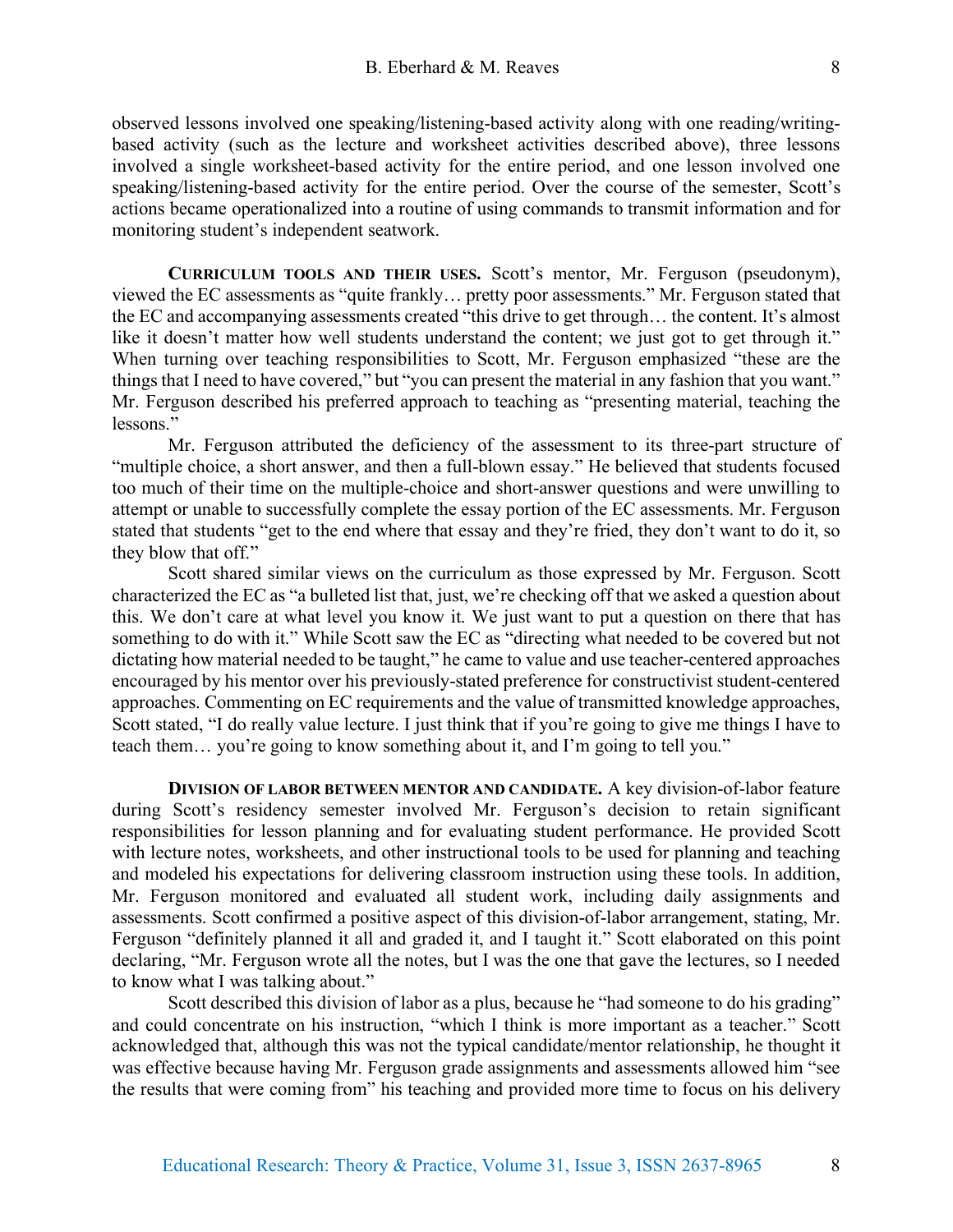of content. As the semester progressed, Scott was given room to alter his teaching practices, but parameters (formal and informal rules) were firmly established. Scott stated that Mr. Ferguson "definitely let me take whatever road I wanted to along the lesson but gave me the ground work." When asked what he meant by "groundwork," Scott stated, "You know, these, these are the notes; find the lecture within them," and "this is the worksheet, introduce it how you want to introduce it."

**MENTOR INTERPRETATIONS AND EVALUATIONS OF CANDIDATE PERFORMANCE.** Mr. Ferguson stressed the importance of candidates possessing strong content knowledge before beginning their residencies. On this point in particular, Mr. Ferguson viewed Scott as a highly effective candidate, stating, "I knew what I needed to have out of a student teacher. The expectation is that they had the content, and he does. He's really, really sharp." Mr. Ferguson noted on Scott's final student-teaching evaluation that Scott "continues to prove himself among the most knowledgeable residents with which I've worked." During his interview Mr. Ferguson declared, "This was the best experience I've had with student teachers." Scott received "Distinguished" marks in all 15 final evaluation rubric categories with the exception of "Working effectively in a variety of ways with parents," where he scored "Proficient."

In addition to Mr. Ferguson's emphasis on the importance of content knowledge as a measure of candidate effectiveness, Mr. Ferguson shared his thoughts about Scott's development as a teacher over the course of his residency semester. For example, Mr. Ferguson described how Scott's ability to relate to students improved once he lowered his expectations of their abilities and behaviors. He viewed Scott as a "very, very knowledgeable" candidate who "came in with very high expectations as far as the ability of his students."

## **DAN: A STUDENT-CENTERED APPROACH**

**TEACHING AND LEARNING PRACTICES.** Dan's observed teaching practices closely aligned with a student-centered approach to teaching and learning. His actions in the classroom aimed at constructing knowledge between teacher and students across a range of interconnected, highly dialogic, and explicitly supported activities. In contrast to Scott, of the 157 questions posed to students by Dan (oral and written questions) 46 (29%) targeted students' content knowledge or comprehension and 111 (71%) required students to apply, analyze, evaluate, or synthesize information in order to effectively respond. Activities included primary-source analysis (images, music, and texts), secondary-source analysis, inquiry, individual and collaborative problemsolving activities, and student-led presentations.

Further, Dan wove a range of tools into lesson activities to support the co-construction of knowledge between and among students and teacher. He supported student learning by consistently integrating before-, during-, and after-task learning-support tools that explicitly connected information, ideas, and questions across lesson exercises. Examples of these support tools included anticipatory set exercises, modeling expectations for a specific activity, establishing prior knowledge connections, asking open-ended, probing, clarifying, leading, and recall questions, providing context for upcoming videos or reading activities, think/pair/share activities, and informal writing exercises. These types of supports were largely missing from Scott's teaching repertoire.

Dan's approach to teaching and learning fostered a participatory classroom community and a reciprocal division of labor by foregrounding student participation in learning. Dan did not focus his instruction on lecture, textbook work, and worksheets. Instead, students took a more active role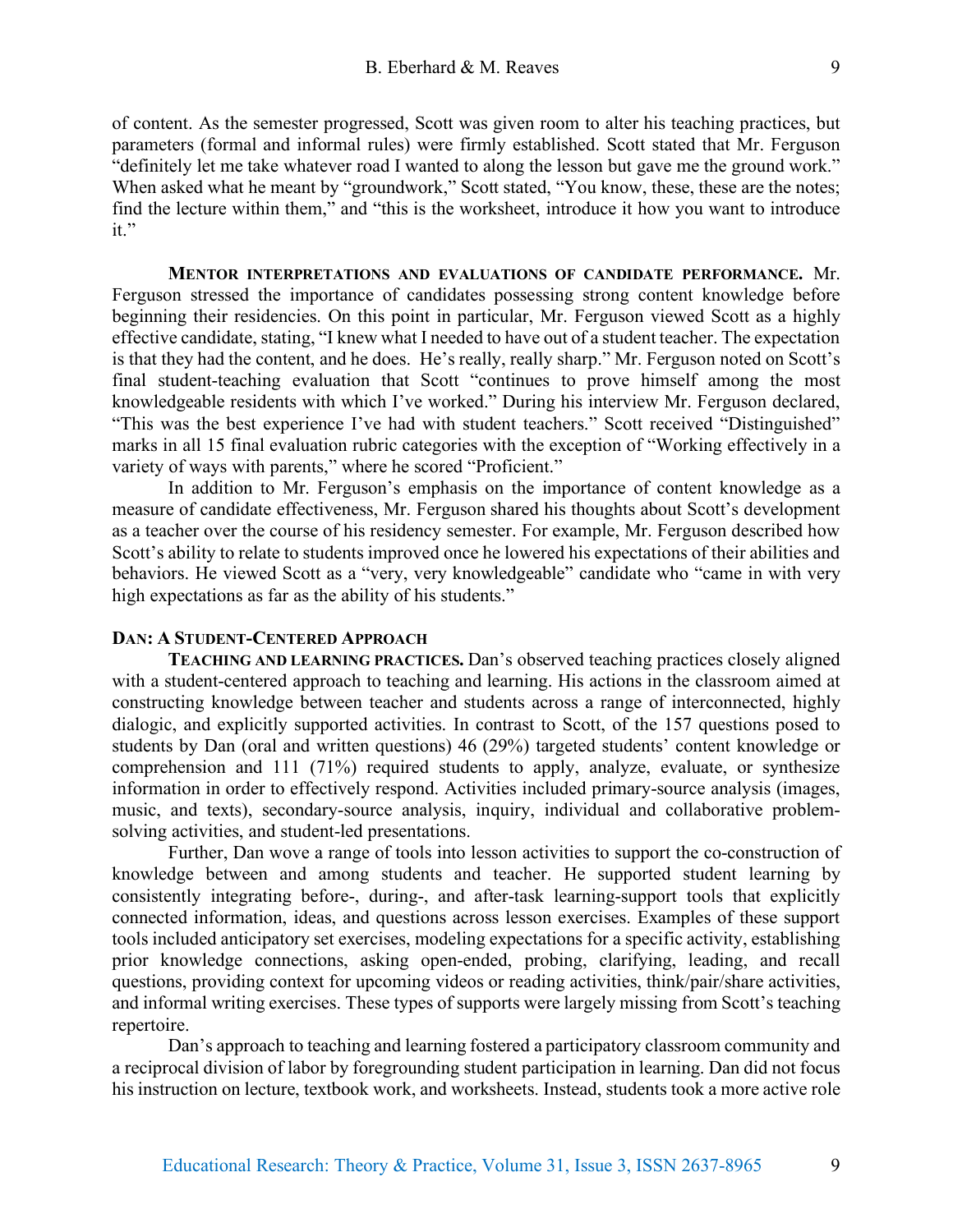in their learning through discussion and collaboration, inquiry, problem-solving, the sharing of ideas, opinions, and support for expressed opinions, student presentations, and other studentcentered activities. Ultimately, by following a more student-centered paradigm than did Scott, Dan was enabled to attempt and practice a wider range of teaching and learning approaches over the course of his residency semester.

**CURRICULUM TOOLS AND THEIR USES.** Dan's mentor, Mr. Johnson (pseudonym), expressed conflicted feelings about the EC. He described how it "provides a framework for just about everything you do in the classroom now" and "for the most part… assessment is kind of driving all of student learning, and there's good and bad with that." He believed "one of the greatest things [to] come out of this whole district initiative on the use of data is to literally determine the individual student needs and strengths and weaknesses and then how to tailor your instruction based upon those strengths and weaknesses of your students."

Discussing some negative aspects of the EC, Mr. Johnson stated, "It certainly changes how you plan because now the focal point is to just simply give students a cursory look at United States History." He also believed that "...the bad is that it doesn't allow time for students to develop critical thinking skills and just simply think and enjoy learning outside of test-taking." Although Mr. Johnson expressed apprehension whether constructive methods would produce better results on EC assessments than resorting to textbook and worksheet exercises, he saw value in helping students understand history from multiple perspectives and was committed to more studentcentered approaches focused on constructing knowledge. Mr. Johnson shared, "Personally, the EC tests are multiple-choice exams taken directly from a book that is at an eighth-grade reading level and literally limits history to a study of a boring, old textbook… if you approach it that way, you pretty much diminished any purpose behind social studies education."

Dan also held mixed views of the curriculum. Although Dan occasionally strayed from the guidelines, he "tried to stick to the EC a lot and make sure I'm hitting all of those things." He believed it "made planning pretty easy because they tell you all the concepts that you needed to do." The challenge for Dan was making learning fun, interesting, and creative. He also noted that the drive by the district to collect data was prompting "an alarming shift of [focus on] these big summative assessments at the end." Dan saw the goal of data collection as "affecting his planning severely" and stated, "I wouldn't say I structured my lessons for the sole purpose of gathering data," but the EC "certainly directed the things we had to talk about, and it didn't provide a lot of time to discuss things that were outside of the EC."

Dan's response to EC requirements reflected his and his mentor's views on teaching and learning and the value of social studies education. Dan stated that he tried "to get away from the facts of history" by introducing students to "a variety of primary sources focused around the event that we were studying, all from different perspectives." This prompted Dan to state that, "as a teacher, I really want to be focused on skill-based learning, primarily writing, critical thinking, and analytical skills," because it would set students up better in the future for whatever career they're going to go into." Dan believed that "skill-based learning as a primary focus, rather than content, would be a significant way I've shifted over the semester." Even so, Dan second-guessed his decision to follow district recommendations that he avoid lecture-based teaching in part because he believed that students "liked lecture… because they don't want to critically think" and "just want to know the answers."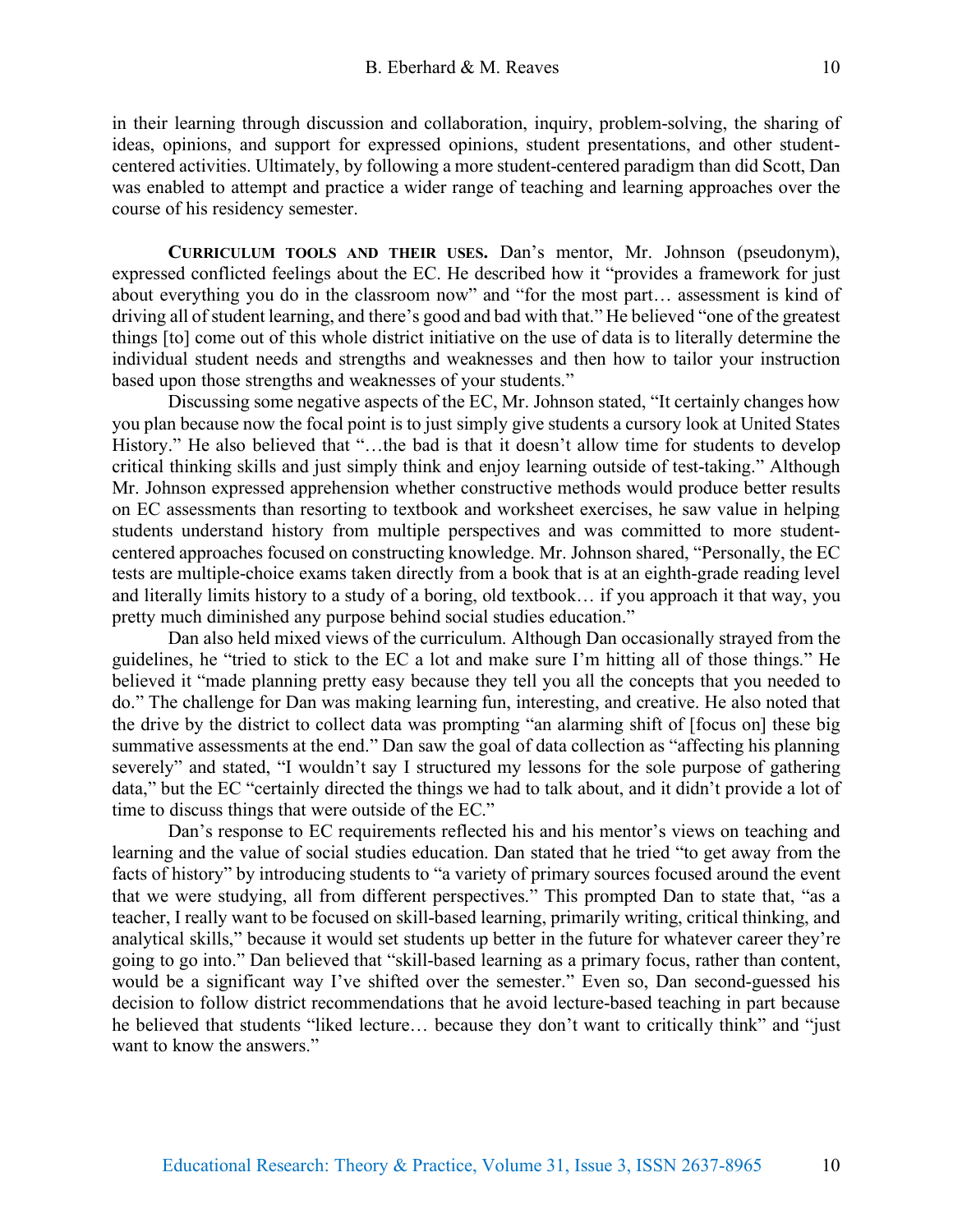**DIVISION OF LABOR BETWEEN MENTOR AND CANDIDATE.** Mr. Johnson gave Dan wide latitude with regards to planning lessons, teaching, evaluating performance, and enacting changes to instruction over the course of the residency semester. Although he chose to follow Mr. Johnson's lesson-plan format, Dan planned all of his own lessons, selected materials for instruction, created his formative assessments, and evaluated student performance. Upon teaching his lessons, Dan was asked by Mr. Johnson to reflect on his work and to adjust his teaching methods and materials as necessary.

Dan confirmed this arrangement, stating that he received "almost no guidance for the planning from [Mr. Johnson], but …for my sake I would just always review it with him to make me feel better." According to Dan, Mr. Johnson "always replied, that's fine, just go do it." As for observing Dan in the classroom and providing feedback, Dan shared that Mr. Johnson was "really good the first half of student-teaching" and would "actively… take notes on my teaching." The notes included "things that I could improve on and things that were good." As the semester progressed, this "kind of went away," and Mr. Johnson observed "less and less." Dan felt Mr. Johnson was "much more disengaged as the semester went on in terms of the things that I was doing," possibly because Dan "didn't need as much feedback," or "he got distracted doing the variety of things that he needed to do."

On a few separate occasions during the interview, Dan described lesson planning and the instructional approach taken by him and his mentor as a frustrating "routine." Dan stated, "I just felt like we got into a routine of doing a reading and having them talking about questions from the reading almost on a daily basis." Later he shared, "…all we really do is we would do these paragraphs every day [and] that was really the extent of it," and "[we followed] the same routine of just doing a reading and answering questions from that [reading] every day, and looking back on that, that probably wasn't that good."

**MENTOR INTERPRETATIONS AND EVALUATIONS OF CANDIDATE PERFORMANCE.** In contrast to Mr. Ferguson's views, Mr. Johnson foregrounded the importance of developing a candidate's pedagogical knowledge over content knowledge. Mr. Johnson stressed the value of having candidates who enter their residencies with an understanding of "the more pragmatic stuff to teaching" and the "simple facilitation of student activities." Mr. Johnson was "a firm believer that content knowledge is something that is acquired outside of teaching" as candidates prepared their lesson plans. In addition, Mr. Johnson conceptualized the object for student learning as something involving significant teacher/student dialogue and promoting critical thinking skills. He characterized Dan as "a really, really good student teacher in that he had great ideas," was able to effectively engage students in discussion, and got "kids to critically think and improve their writing skills" on a daily basis.

Dan viewed Mr. Johnson's approach to mentoring a candidate as one that provided space for him to "experiment and mess up." Mr. Johnson did not tell him "what's right and what's wrong" and instead would let him "do it and then we can reflect upon it together." He described how Dan's development as a teacher grew in three areas: classroom management, his ability to engage students, and his comfort level or ability to build rapport with students.

Mr. Johnson viewed Dan as a highly competent candidate, with ratings of "Distinguished" in nine categories, "Distinguished/Proficient" in three categories, and "Proficient" in three categories on his final student-teaching evaluation. "Distinguished/Proficient" scores were recorded in categories labeled, "Appropriate application of knowledge of human growth," "Appropriate use of technology," and "Working in a variety of ways with parents." "Proficient"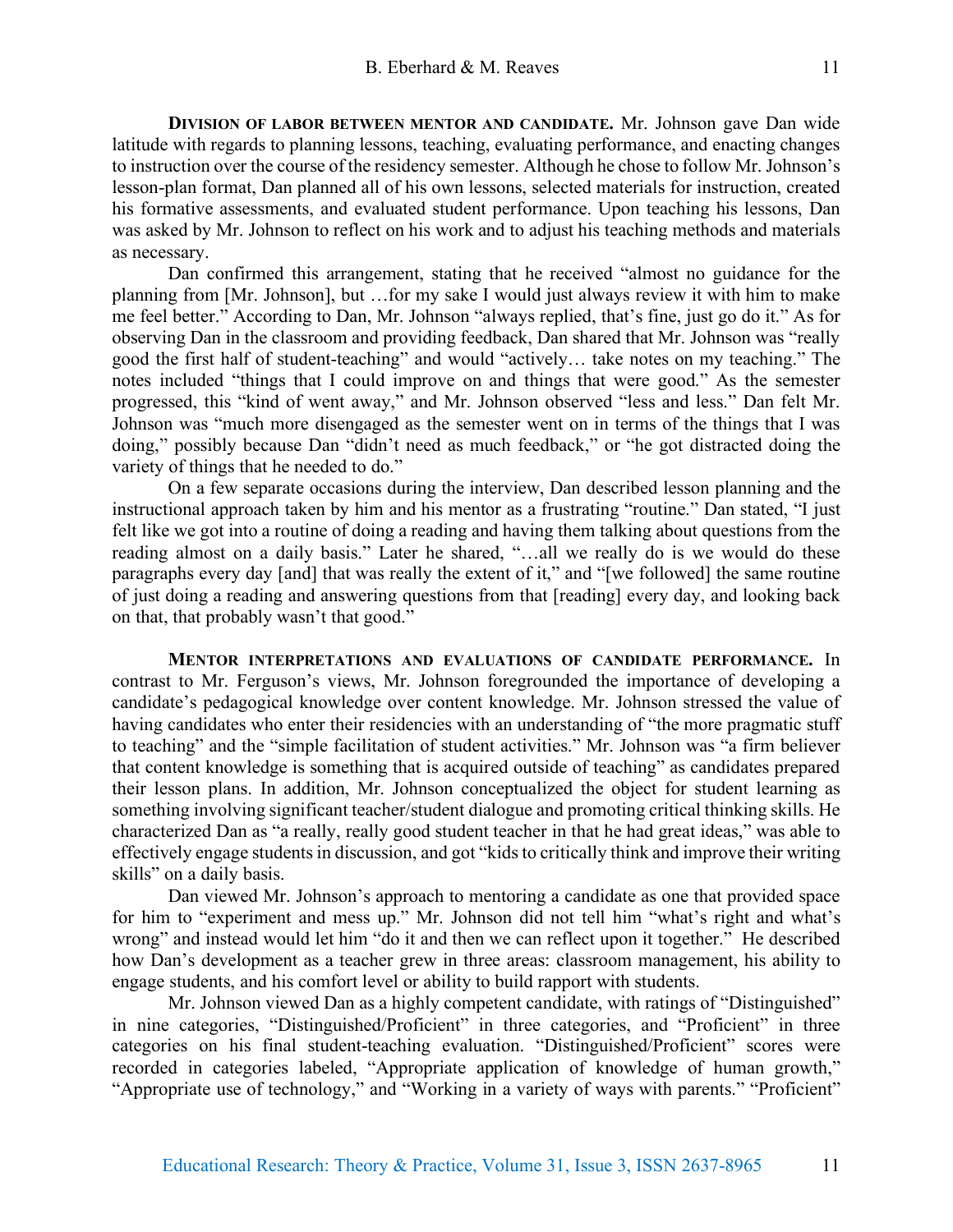scores were recorded in categories labeled, "Positive and effective classroom climate," "Sensitivity to school, community, and global cultures," and "Consideration of legal and safety rules and emergency situations." On the final evaluation form comments section, Mr. Johnson wrote, "Dan has demonstrated—and exceeded—the traits necessary to be an outstanding teacher. The following bullets highlight his competencies." Mr. Johnson listed traits such as professionalism and ethical conduct, building rapport with students and holding them to high expectations, reflective practice, connecting instructional strategies to assessments, and participating in professional development.

Working with Dan got Mr. Johnson "excited again about teaching" and "kind of revitalize[d]" him. Praising Dan as an "exceptional" planner, Mr. Johnson stated, "I would say that would be one of his greatest strengths was that he really planned well, on paper." Mr. Johnson described Dan as "fairly strong in terms of instructional strategies and activities, but I think also a lot of it is dependent upon the personality and demeanor of candidates as well, meaning willing to step out of the box, to attempt to engage kids in different ways, rather than the teacher-centered paradigm... you know the 'sage on the stage' type teaching."

## **DISCUSSION**

The findings from this multicase study affirm prior research reporting on the variability of mentoring practices and candidate residency experiences (Darling-Hammond & Hammerness, 2005; Graham, 2006; Smagorinsky Jakubiak, & Moore, 2008; Smith, 2010; Tillema, 2009; Yamagata-Lynch & Smaldino, 2007). Yet we believe our findings further this previous work by revealing significant variability that can occur even when candidates, their experienced mentors, and their residencies share many important characteristics. Scott became a manager of instruction entrenched in the teacher-centered paradigm while Dan's role was more of a facilitator of learning following the student-centered paradigm advocated by his university and his mentor (See Figure 2). These movements within their activity systems were guided by and even mirrored their mentors in three key ways: (a) interpretations of effective teaching practices in relation to shared school district curriculum requirements; (b) approaches to dividing labor for planning, instruction, and assessment of student learning; and (c) emphasis on the importance of candidate content knowledge versus pedagogical knowledge.



*Figure 2.* CHAT Model of Scott's and Dan's Frame of Reference for Teaching Practices

As a result, Scott exited his program with more limited opportunities than Dan to hone his planning skills, practice a wide range of teaching strategies and student learning activities, and evaluate student development related to demanding cognitive tasks. Further, Scott's work with his mentor and his students transformed his beliefs, goals, and motivations about teaching and learning away from his previously espoused constructivist ideals. In contrast, Dan's goals, motivations, and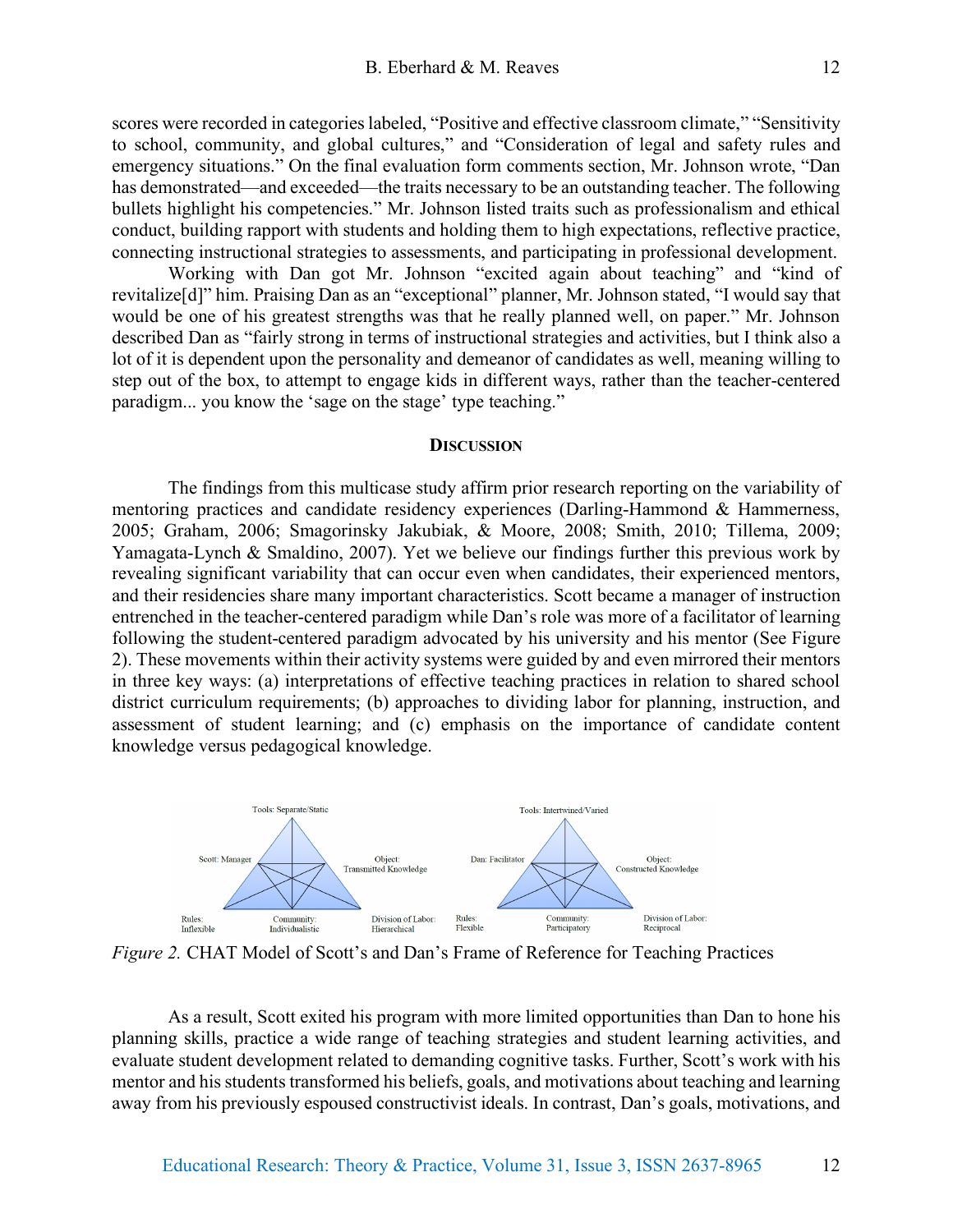practices unfolded more in line with his constructivist ideals. With the support of his mentor, Dan planned and experimented with a variety of instructional strategies and learning activities aimed at developing deeper knowledge and higher cognitive skills for his students. Even so, Dan was somewhat frustrated with how difficult it was to find time to integrate more reading and formal writing activities into his instruction, implement project-based learning opportunities, and feel the freedom to break routines and regularly implement novel and engaging learning activities.

A fundamental reason for such variability in residency experiences resides in the notion of teacher-centered and student-centered paradigms themselves. It is important to understand that one approach is not necessarily *better* than the other, but rather teachers engage in both as the learning experience demands. For example, a teacher may use a presentation tool and provide explicit instruction for students around a new topic (teacher-centered). Then they may design an interactive discussion group posing a critical thinking question and ask students to collaborate to answer that question, leading to a variety of answers and perspectives (student-centered). When considering the ideologies of transmitted and constructed knowledge, one needs to understand that these land on a continuum and are not exclusive of one another.

Therefore, we want to avoid the notion that teacher educators must evaluate mentors' teaching philosophies prior to being accepted into a program. Instead, we can use our observations of what we see in the candidate's teaching experience as a way to open up the dialogic space in which we engage in discussions about their own placement on this pedagogical continuum at a given time and context. Within that space, we could foreground the candidate's rationale for pedagogical choices and have them reflect upon alternatives.

It is important to note that despite the differences in Scott's and Dan's experiences, reliable and valid data on their performances was captured using the Teacher Performance Assessment (edTPA), and both passed that assessment. Yet, as the findings reported here illustrate, there was much more to these experiences to be taken into consideration. First, Scott and Dan received exceptional final evaluations of and praise about their performance from their mentors, and they both spoke highly of their mentors and their residency experiences. In fact, Scott received a higher final evaluation from his mentor than Dan, and in the post-residency interview, Dan expressed challenges with his mentor related to differences in classroom management styles and his mentor's reduced level of support as the residency progressed. Further, candidates who successfully complete their residencies typically receive scores of proficient or better across all ratings categories—categories that do not inform teacher educators about specific characteristics and qualities of candidate practices or mentor support for practice. Second, mentor and universitysupervisor evaluations focused on candidate performances associated with specific, single, and unconnected classroom observations. Finally, national, portfolio-based assessments such as the Teacher Performance Assessment (edTPA) or the Praxis Performance Assessment for Teachers (PPAT) provide data to evaluate candidate performance on a specific set of tasks and do not provide insight into overall residency practices or levels and qualities of mentor support.

Viewing experiences through the lens of CHAT components (subject, object, rules, community, division of labor) offers educator preparation programs an opportunity to systematically gain insight into the intricate and complex webs of activity that involve candidates' teaching development. Researchers have identified many ideas aimed at improving residency experiences, including (italics added):

• analyzing local *tools*, such as curriculum and assessment requirements and guidelines to better understand their implications for student teaching practices (Saka, 2009)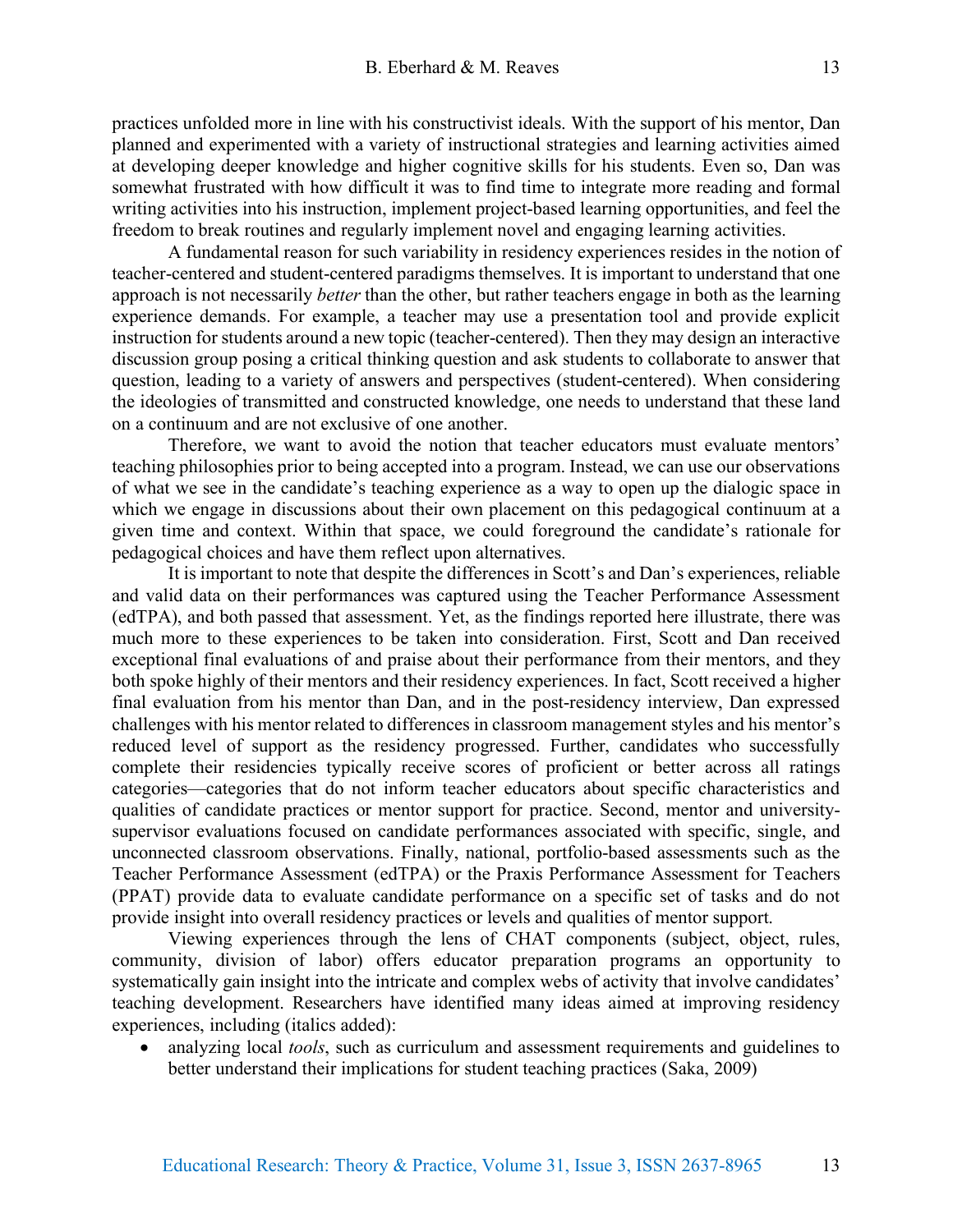- tapping into *communities* to create teams for vetting candidates and purposefully matching them with mentors (Graham, 2006)
- including school-site educators in defining curricular objectives (*objects*) and learning activities occurring in the residency program (Yamagata-Lynch  $& Smallino, 2007$ )
- involve intentional *division of labor* by building mentor/university supervisor relationships and by conducting co-teaching activities between mentors and university supervisors in both methods and school-site courses (Graham, 2006)
- revamping candidate formative and summative assessment protocols and *tools* (Smith, 2010)
- drawing on previously formed *community* to strengthen influence of university supervisors by matching candidates with supervisors from whom they have taken a course (Asplin & Marks, 2013)
- developing candidates' critical awareness of and coping skills for potential conflicts that may arise during placements (interacting with explicit and implicit *rules*) may help residency triad members identify, manage, and learn from these challenges (Smagorinsky et al., 2008)

If implemented in socioculturally responsive ways, efforts such as these and others made by teacher educators may strengthen candidate residency experiences. Furthermore, ongoing reflection and examination can be conducted to determine the continuing effectiveness of formal evaluation tools. Based on this collective body of scholarship, at least a part of the examination should involve systematic data collection and analysis across all placements to determine how current program features and program changes impact the characteristics and qualities of every candidate's clinical experience. In fact, this is required if the program is accredited by a professional governing body (e.g., CAEP or State Evaluations). Admittedly, implementing this kind of systematic approach can be time-consuming and costly with the need to train university supervisors and mentor teachers. Also, it would be more successful if there was buy-in from all stakeholders, which can be another barrier. Yet, we believe such barriers can be mitigated.

One idea we put forth is to create an easy-to-use graphic organizer for university supervisors to document key elements of the residency experience that align with CHAT. For example, they could document curricular objectives (*objects*), the types of *tools* used in the classroom (e.g., physical materials and teaching philosophies of the mentor teacher), ways *community* is built, explicit/implicit *rules and norms* of the experience, and the ways *labor is divided* between the mentor teacher and candidate along with division of labor between candidate and students. This documentation would need to be easy to use and could be implemented using a random sampling approach (e.g., 10% of the candidates each semester), so university faculty could review the residency experiences over time and identify patterns that are supporting the experiences and those that can be improved. This is just one idea for systematic program-wide data collection that is attainable. Yet one of the most important barriers to mitigate is getting stakeholder buy-in. As such, we encourage Educator Preparation Programs to work collaboratively to generate a solution that works for their particular set of stakeholders and contexts.

In conclusion, we also have recommendations for future research. There's no dearth of research about student teaching, and much of it has been qualitative in nature, that engaging in deep inquiry that can illuminate the field in new and important ways. As such, it follows that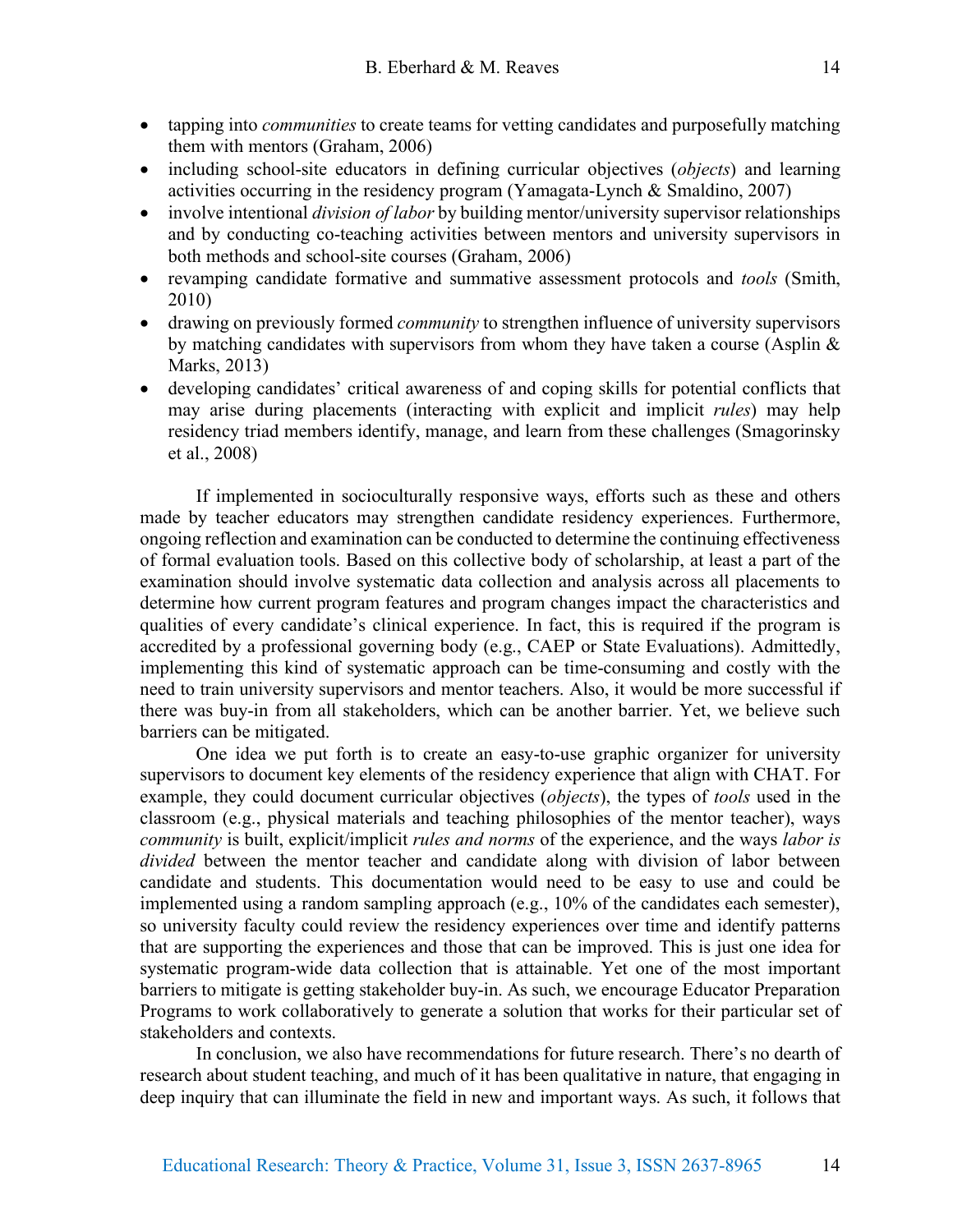15

there are a variety of findings that both align with and contradict one another. For example, Eck and Ramsey (2019) found that the cooperating teachers in their study provided feedback that aligned with the pedagogical training within the teacher preparation program. In our study, only one of the cooperating teachers provided such feedback; the other did not. Such variability demonstrates the limitations of our work and other descriptive qualitative studies with regard to generalizability. However, multi-site studies in which the same questions are addressed, and same qualitative data collection/analysis are used can be useful in generalizing insights across multiple educational settings (Herriott & Firestone, 1983).

In addition, engagement in multi-site mixed methods studies can also be fruitful. We are excited by one such approach in particular, community-based participatory research (CBPR). As described by Lucero et al. (2019), "at the nucleus of CBPR is the belief that etiologic and intervention research that incorporates community cultural values and ways of knowing is critical for improving quality of life" (p. 56). Educational institutions do not exist in isolation separate from the communities in which they reside. Yet so much of the research conducted is situated only in the educational setting. We see great affordances to reaching outside the parameters of institutional boundaries. After all, student teachers, teacher educators, cooperating teachers, and university supervisors are also all community members who live and work in their communities. Imagine the possibilities if multiple stakeholders involved in supporting teachers and teacher candidates came together to work toward the common goal of educating our children and teens to be healthy and active community members. Quantitative methods, such as surveys, combined with qualitative methods, such as interviews, observations, and focus groups (including parents and possible community partners for place-based learning) could yield rich insights into the most effective methods toward achieving this goal in socially and culturally responsive ways.

#### **REFERENCES**

- Asplin, K. N., & Marks, M. J. (2013). Increasing the influence of university supervisors during student teaching. *The Professional Educator, 37*(1), 1-10.
- Bloom, B. S., Engelhart, M. D., Furst, E. J., Hill, W. H., & Krathwohl, D. R. (1956). *Taxonomy of educational objectives: The classification of educational goals. Handbook I: Cognitive domain.* Longmans, Green and Co.
- Blackler, F. (2009). Cultural-historical activity theory and organizational studies. In A. Sannino, H. Daniels & K. D. Gutierrez (Eds.), *Learning and expanding with activity theory* (pp. 19- 39). Cambridge University Press.
- Cochran-Smith, M., & Zeichner, K. M. (2005). Executive summary: The report of the AERA panel on research and teacher education. In M. Cochran-Smith & K. M. Zeichner (Eds.), *Studying teacher education: The report of the AERA panel on research and teacher education* (pp. 1-36). American Educational Research Association.
- Darling-Hammond, L., & Hammerness, K. (with Grossman, P., Rust, F., & Shulman, L.). (2005). The design of teacher education programs. In L. Darling-Hammond & J. Bransford (with P. Lepage, K. Hammerness, & H. Duffy) (eds.), Preparing teachers for a changing world: What teachers should learn and be able to do (pp. 390-417). Jossey-Bass.
- Engestrom, Y. (2009). Expansive learning: Toward an activity-theoretical reconceptualization. In K. Illeris (Ed.), *Contemporary theories of learning: Learning theorists…in their own words* (pp. 53-73). Routledge.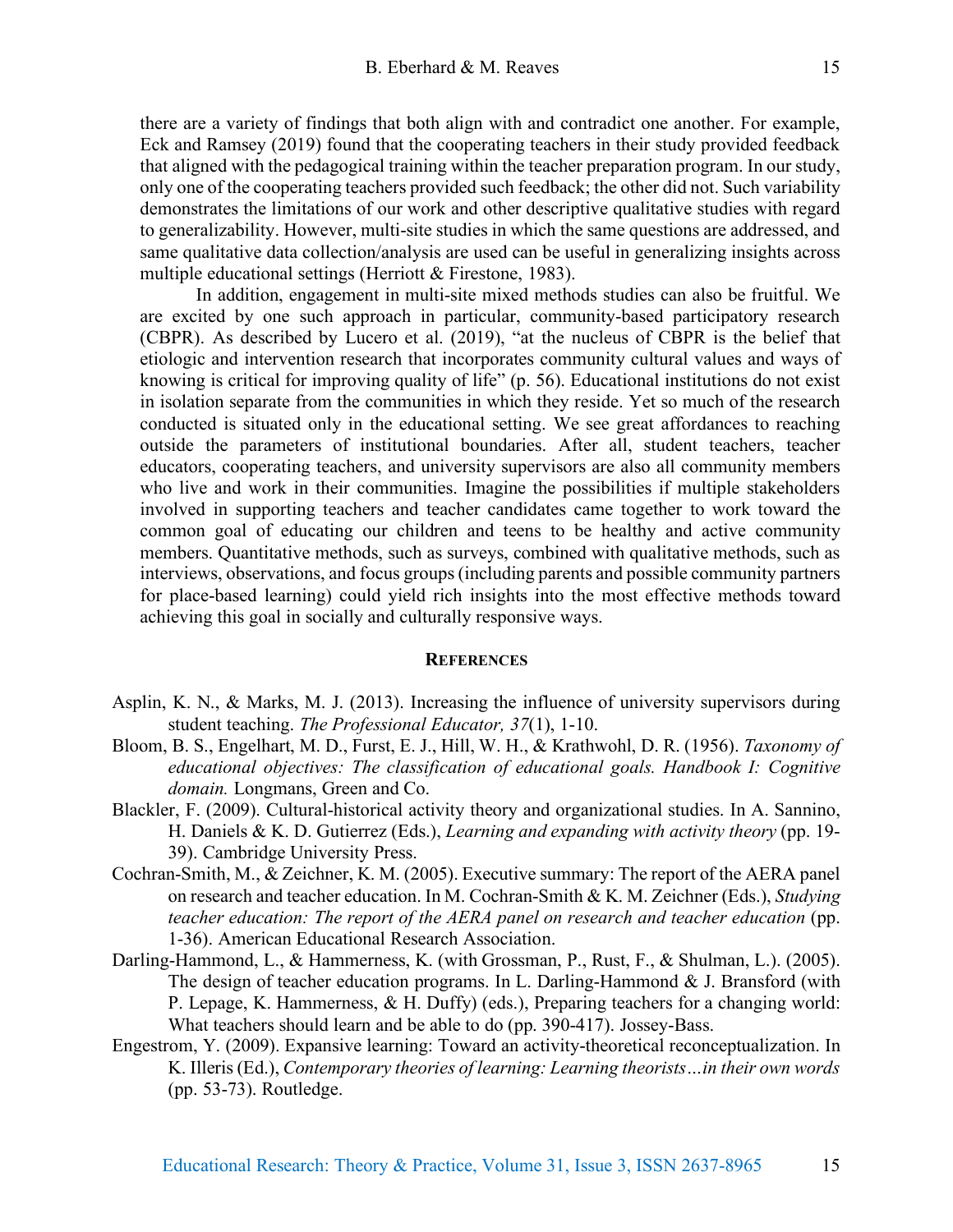- Gelfuso, A., Parker, A., & Dennis, D. V. (2015). Turning teacher education upside down: Enacting the inversion of teacher preparation through symbiotic relationship of theory and practice. *The Professional Educator, 39*(2), 1-16.
- Graham, B. (2006). Conditions for successful field experiences: Perceptions of cooperating teachers. *Teaching and Teacher Education, 22*(8), 1118-1129. https://doi.org/10.1016/j.tate.2006.07.007
- Herriott, R. E., & Firestone, W. A. (1983). Multisite qualitative policy research: Optimizing description and generalizability. *Educational Researcher*, *12*(2), 14-19.
- Leontyev, A. N. (2009). *The development of mind: Selected works of Aleksei Nikolaevich Leontyev*. Marxist Internet Archive. https://www.marxists.org/admin/books/activitytheory/leontyev/development-mind.pdf
- Lucero, J., Wallerstein, N., Duran, B., Alegria, M., Greene-Moton, E., Israel, B., ... & Schulz, A. (2018). Development of a mixed methods investigation of process and outcomes of community-based participatory research. *Journal of Mixed Methods Research*, *12*(1), 55- 74.
- Merriam, S. B. (2009). *Qualitative research: A guide to design and implementation*. Scott Wiley and Sons, Inc.
- Ronfeldt, M., Brockman, S. L., & Campbell, S. L. (2018). Does cooperating teachers' instructional effectiveness improve preservice teachers' future performance? *Educational Researcher, 47*, 405-418. https://doi.org10.3102/0013189X18782906
- Saka, Y., Southerland, S. A., & Brooks, J. S. (2009*).* Becoming a member of a school community while working toward science education reform: Teacher induction from a cultural historical activity theory (CHAT) perspective. *Science Education, 93*(6), 996-1025. https://doi.org/10.1002/sce.20342
- Sayesky, K. L., & Paulsen, K. J. (2012). ST evaluations of cooperating teachers as indices of effective mentoring. *Teacher Education Quarterly, 39*(2), 117-130.
- Smagorinsky, P., Jakubiak, C., & Moore, C. (2008). Student teaching in the contact zone: Learning to teach amid multiple interests in a vocational English class. *Journal of Teacher Education, 59*(5), 442-454
- Smith, K. (2010). Assessing the practicum in teacher education Do we want candidates and mentors to agree? *Studies in Educational Evaluation, 36*(1-2), 36-41.
- Stetsenko, A. (2005). Activity as object-related: Resolving the dichotomy of individual and collective planes of activity. *Mind, Culture, and Activity, 12*(1), 70-88. https://doi.org/10.1207/s15327884mca1201\_6
- Strauss, A. L. (1987). *Qualitative analysis for social scientists.* Press Syndicate of the University of Cambridge.
- Strauss, A. & Corbin, J. (1990). *Basics of qualitative research: Grounded theory procedures and techniques.* SAGE Publications.
- Tillema, H. H. (2009). Assessment for learning to teach. *Journal of Teacher Education, 60*(2), 155-167. https://doi.org/10.1177/0022487108330551
- Vygotsky, L. (1978). *Mind in society: The development of higher psychological processes.* President and Fellows of Harvard College.
- Worthen, H. (2008). Using activity theory to understand how people learn to negotiate the conditions of work. *Mind, Culture, and Activity, 15*(4), 322-338. https://doi.org/10.1080/10749030802391385.